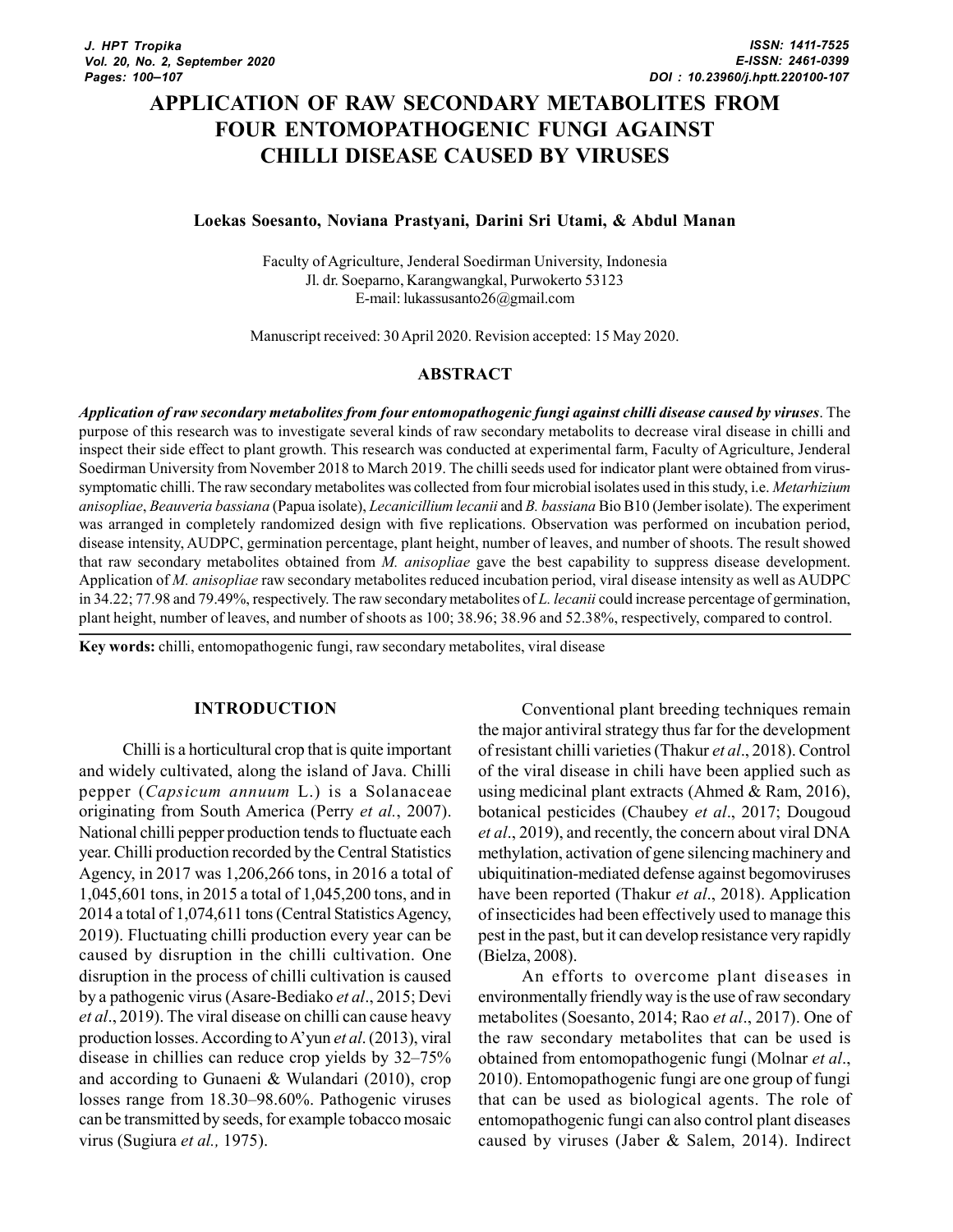biocontrol can affect endurance and increase plant growth. Plant protection genes produce pathogenesisrelated (PR) proteins triggered by the colonization of squash rhizobacteria which act as a defense against ZYMV (Zucchini yellow mosaic virus). In addition, the increase in plant growth inoculated with Beauveria bassiana becomes more resistant to suppress ZYMV as has been done to protect tomato plants from Cucumber mozaic virus (Jaber & Salem, 2014).

The purpose of this study was to examine the best raw secondary metabolites of four entomopathogenic fungi for suppressing viral diseases in chilli and to examine the effect of its application on the growth of chilli plants.

# MATERIALS AND METHODS

Research Site. The research was conducted in the Plant Protection Laboratory and Experimental Farm, Faculty of Agriculture, Jenderal Soedirman University, Purwokerto for five months, from November 2018 to March 2019.

Preparation of Isolates. Entomopathogenic fungi isolates used were Metarhizium anisopliae, Beauveria bassiana (Papua isolate), Lecanicillium lecanii, and Beauveria bassiana Bio B10 (Jember isolate). All isolates except Bio B10 were grown on PDA and incubated for at least 7 days at room temperature (Banu & Rajalakshmi, 2014).

Multiplication of Isolates. The entomopathogenic fungi isolates were propagated using broken corn media. The media was made by washing broken corns and submerged it in the water for 60 min, then drained thoroughly and air dried. The dried broken corn was put into plastic polypropylene bag as much as  $\pm 100$  g per plastic, covered with a stapler, then sterilized in an autoclave at 121 ºC and a pressure of 15 psi for 30 min. After cooling down, the sterlized broken corn was inoculated with the entomopathogenic fungi  $(B.$  bassiana,  $L.$  lecanii and  $M.$  anisopliae) separately, then incubated for  $6-7$  days (Mascarin *et al.*, 2010).

Preparation of Raw Secondary Metabolites. Media mixture of rice washed water and coconut water was used for liquid substrate. The media was produced by mixing rice washed and coconut water in a ratio of 4 : 1 and  $\pm$  10 g L<sup>-1</sup> of sugar was added per liter of mixture. The mixture was boiled to dissolve the sugar, then the solution of 100 mL was put in an erlenmeyer flask of 250 mL. The flasks were cotton-puggled and autoclaved at 120 °C for 20 min (Mascarin *et al.*, 2010). The flask was inoculated with the entomopathogenic fungi thet multiplied on the broken corn separately. The broken corn media was washed with sterile water to release the fungi and the solution was inoculated into the flask (Alves & Pereira, 1989). The flasks then incubated in an orbital shaker (150 rpm) at  $27 \pm 0.5$  °C for seven days.

Seed Treatment. The chilli seeds was originally came from viral symptom chilli fruit in the field. The seeds were soaked in each raw secondary metabolites with conidia density of  $10^6$  conidia mL<sup>-1</sup> for 30 minutes (Suryanto et al., 2010). Soaked seeds were drained and dried. Four replicates of 50 seeds then germinated on wet sterilized filter paper for 14 days saturated with 2 mL of sterile water (Samarah et al., 2016).

Chili Seedlings. Seeds that germinated on the filter paper were transferred to the seedling media composed by mixture of top soil and manure  $(1:1)$  (A'yun et al., 2013). The germination was remained for 14 days before planting.

Planting Chilli Seedlings. The seedlings were transplanted to the same media in a large polybags  $(\pm 3)$ kg) and managed with adding fertilizer and water until the maximum vegetative age. According to Kesumawati et al. (2018), at 15 days post transplanting (dpt) the symptom percentage of begomoviral infected plants is 3.1% and increasing to 65.1 and 89.9% at 30 and 45 dpt, respectively.

Experimental Design. This study used a randomized block design (RBD) repeated five times with the following treatments: control (sterile water), raw secondary metabolites of Metarhizium anisopliae (from density of  $10^6$  conidia mL<sup>-1</sup>), Beauveria bassiana (Papua isolate) (from density of  $10^6$  conidia mL<sup>-1</sup>), Lecanicilium lecanii (from density of 10<sup>6</sup> conidia mL<sup>-1</sup>), and Bio B10 (raw secondary metabolites of B. bassiana Jember isolate).

Variables Observed. The variables observed in this study were incubation period, disease intensity, germination level, number of leaves, and number of shoots. Incubation period and disease intensity were calculated use following formula (Gunaeni et al., 2014):

$$
I = \frac{\sum (V.n)}{z.N} \times 100\%
$$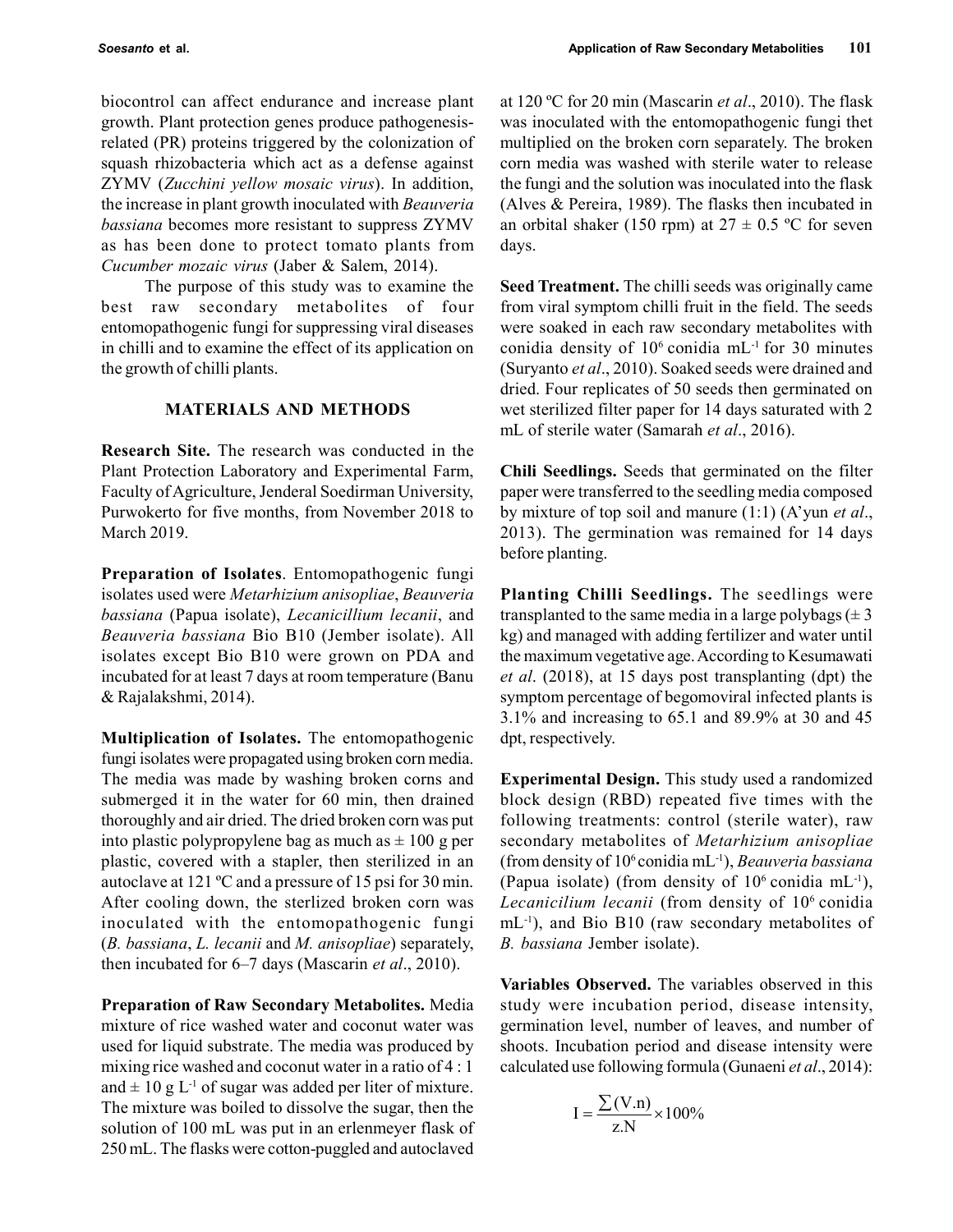- $I =$  disease intensity  $(\%)$
- $V =$  number of plants included in the scale of certain symptoms
- n = scoring scores for specific symptoms
- $z =$  the highest severity score score
- N = number of plants observed

The score of viral symptom attack is as follows:

- $0 =$  plants show no symptoms of virus (healthy)
- $1 =$  plants show mild mosaic symptoms
- $2 =$  plants show mosaic symptoms, the yellow groove is clearly visible (contrast)
- $3 =$  plants show mosaic symptoms, the yellow groove is clearly visible ( contrast) and there is a change in the shape of growth
- 4 = plants show all heavy yellow leaves, yellow grooves clearly visible (contrast), there is a change in the shape of growth, and dwarf plants

AUDPC (area under the disease progress curve) was calculated by (Louws et al., 1996):

AUDPC = 
$$
\sum_{i}^{n-1} \left| \frac{Y_i + Y_i + 1}{2} \right| (t_1 + 1 - t_i)
$$

 $AUDPC =$  under the disease progress curve  $Y_i + 1$  = observation data to  $i + 1$  $Y_i$  = observation data to 1  $t_i + 1$  = observation time to  $i + 1$  $t_i$  = observation time to 1

Data Analysis. Data were analyzed by analysis of variance at 5% error level, then proceed with further DMRT at the same real level.

#### RESULTS AND DISCUSSION

## Effect of Treatment on the Pathosystem Component

Incubation period. The incubation period of the seeds showed no significant difference (Table 1). It is suspected that the condition of the used seeds was

e symptoms<br>
able to overcome the viral pathogens in the seeds. The<br>
soaking time the viral pathogens in the seeds. The<br>
soaking time the seeds into the raw secondary<br>
matholities was only 30 min. According to Addrah<br>
etal homogeneous and soaking time of the seeds into the secondary metabolites was not long enough, so the compounds in the raw secondary metabolites were less able to overcome the viral pathogens in the seeds. The soaking time the seeds into the raw secondary metabolites was only 30 min. According to Addrah et al. (2020), soaking the seeds in formulated flusilazole fungicide for 12 h was significantly reduced fungal contamination on the seeds. A method of soaking seeds in a 0–2% aqueous suspension of thiram for 24 h at 30 °C was able to eradicate infection by several fungi (Maude et al., 1969). In addition, the incubation period was not significantly different due to the ability of entomopathogenic fungi isolates and number of fungal conidia. This is in accordance with the opinion of Safavi (2010), that species of enthomopathogenic fungi has a large genetic variation among different isolates.

Nevertheless, the incubation period of the treatment which tended to be slower was the seed soaked in the raw secondary metabolites of M. anisopliae and L. lecanii as 34.22 and 18.71%, respectively, compared to control. This is accordance to the result of Farrag et al. (2015), that M. anisopliae alone or in combination with neem or L- Glutamic acid were no significant differences to control treatment, even the control was significantly higher than M. anisopliae treatment. The raw secondary metabolites produced in M. anipsoliae differ from other entomopathogenic fungi (Isaka et al., 2005).

Each treatment began to show viral symptoms at 21–42 days after planting. This is slower from Ali  $\&$ Aprilia (2018) that the incubation period for diseases caused by viruses in plants between 10–15 days. Symptoms first appear on young leaves/shoots in the form of yellow spots around the bone of the leaf, followed by yellowing of the veins (vein clearing), concave and contracted with a light or yellow mosaic color. Severe symptoms make almost all young leaves or shoots bright yellow, and some are yellow mixed with green, concave leaves and contracted smaller and thicker.

| Treatment           | Incubation period (dap) | Disease intensity $(\% )$ | $AUDPC$ (%-days)  |
|---------------------|-------------------------|---------------------------|-------------------|
| Control             | 37.4 a                  | 3.18a                     | 17.56a            |
| M. anisopliae       | 50.2a                   | 0.70 <sub>b</sub>         | 3.60 <sub>b</sub> |
| B. bassiana         | 39.2 a                  | $1.40$ ab                 | 8.00 a            |
| L. lecanii          | 44.4 a                  | $1.47$ ab                 | 7.42 a            |
| Bio B <sub>10</sub> | 34.2 a                  | 2.10a                     | 14.65a            |

Table 1. Statistic analysis on pathosystem component

The number followed by the same letter in the same column shows the significantly difference with DMRT 5%.  $dap = days$  after planting.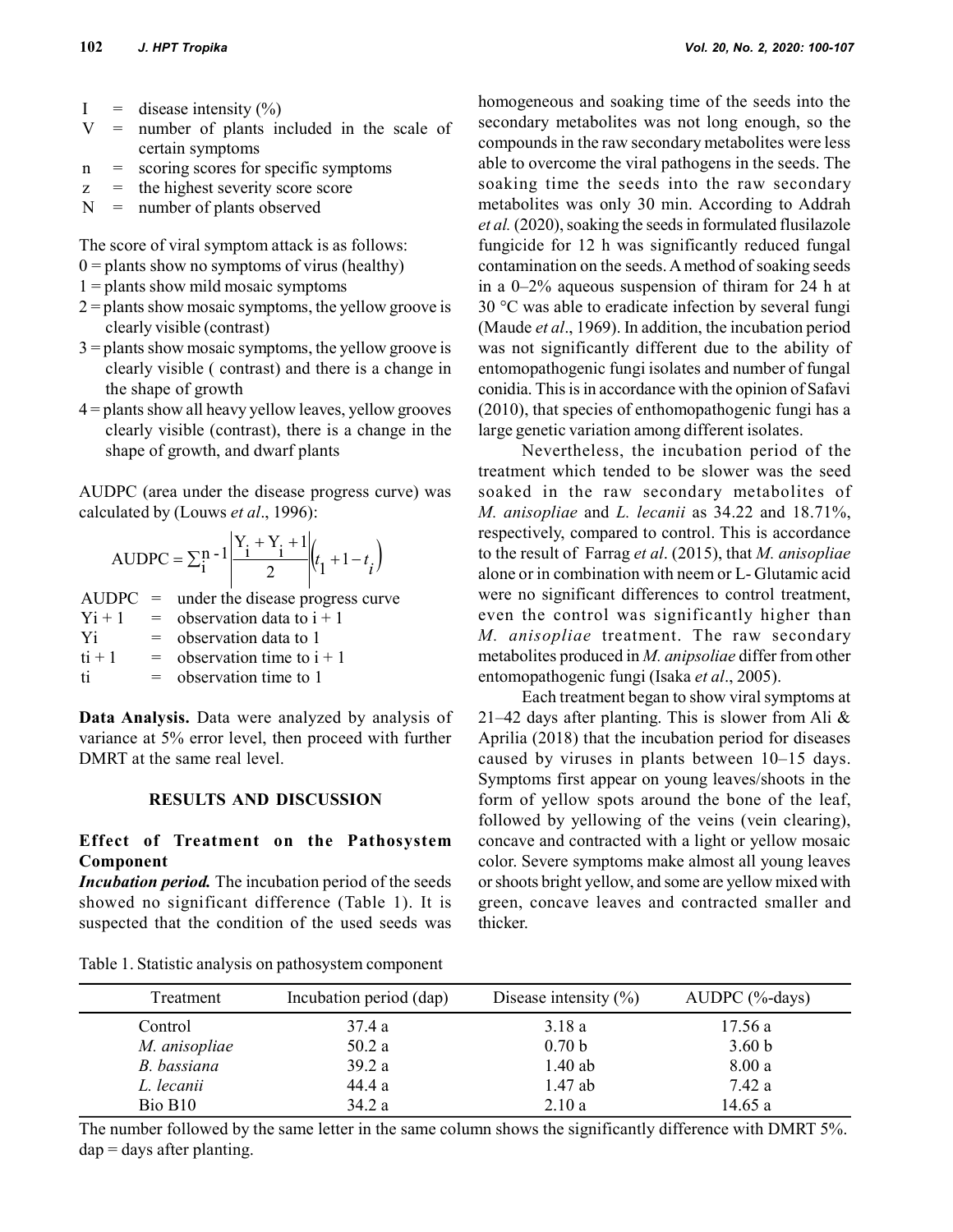This symptom is in accordance to Subban & Sundaram (2012) and Devi et al. (2019), stated that majority of the plants showed severe leaf curling in both upward and downward directions with puckering, crinkling of leaves and in many cases with petiole elongation and complete sterility. Reduced leaf size, leaf distortion, stunting and blistering, dark green mottle and vein banding, defoliation and fewer and smaller fruits were the other characteristic symptoms. Chlorotic and necrotic spots and rings on leaves and apical necrosis.

**Disease intensity.** The intensity of diseases caused by viruses in chili plants did not show any significant difference (Table 1). The diseases intensity of viruses in control plants was relatively small. This was suggested that the chilli seeds explored from the field with low virus infection and the virus did not transferred through the seeds. Thakur *et al.* (2018) stated that, some plant viruses are carried in the insect's feeding apparatus. Chilli leaf curl virus was transmitted by grafting infected chilli to healthy chilli (Mishra & Chauvey, 2018). However, Pepper yellow leaf curl Indonesia virus (PepYLCIV) is as a seed-transmissible virus in chili pepper plants (Fadhila et al., 2020).

The low disease intensity of each treatment including the control was suggested that the chili virus did not enter the seed embryo, so the virus did not carry over to the subsequent offspring. In addition, the low intensity of disease caused by a virus is thought to be caused by symptoms appearing when the plant is more than four weeks after planting. According to Gunaeni & Purwati (2013), differences in the intensity of attacks from each different treatment can be caused by increasing the number and size of leaves can affect the

scoring of symptoms, thus directly affecting the size of the intensity of the attack. The greater the symptomatic plant infection and symptom score, the greater the intensity of the disease.

The intensity of the disease from each treatment showed different results (Table 1). The disease intensity from the treatment of M. anisopliae, B. bassiana, L. lecanii and Bio B10 tended to reduce the intensity by 77.98; 55.97; 53.77 and 33.96%, respectively, compared to control. The best decreasing disease intensity was the treatment of M. anisopliae which can reduce the disease intensity by 77.98% compared to control because of the compounds contained in raw secondary metabolites of M. anisopliae. M. anisopliae contains cyclopeptide, destruxin A (C29H47O7N5), destruxin B (C25H42O6N4), destruxin C, D, E, and desmethyl destruxin (Widariyanto et al., 2017).

AUDPC (area under disease progress curve). All treatments gave lower AUDPC compared to controls (Figure 1). Raw secondary metabolites of M. anisopliae could reduce the diseases intensity compared to control. AUDPC was in line with the incubation period and disease intensity in the treatment of M. anisopliae. The treatment could be sorted from the most vulnerable that is control, Bio B10, L. lecanii, B. bassiana then M. anisopliae. From Table 1 showed that each treatment was able to reduce the AUDPC value of disease caused by viruses in the chili. The treatment of M. anisopliae, B. bassiana, L. lecanii and Bio B10 was able to reduce the value of the AUDPC by 79.49, 54.44, 57.74, and 16.57%, respectively, compared to control.



Figure 1. AUDPC caused by virus treated with raw secondary metabolites of four entomopathogenic fungi.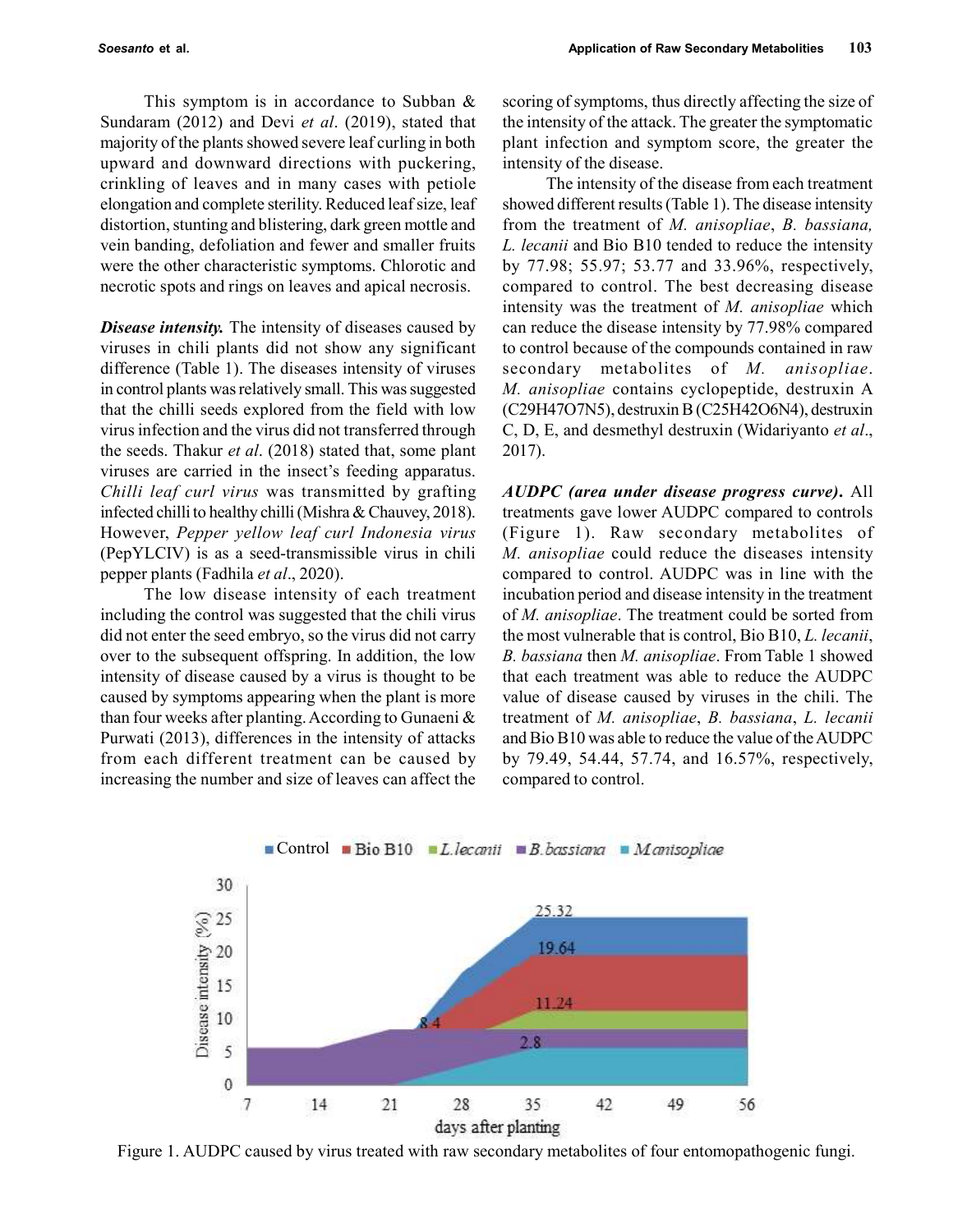Raw secondary metabolites of M. anisopliae can reduce the AUDPC value because it contains several compounds, including starch degradation compounds, chitin decomposition, decomposition of fats and glycogen, antagonists to pathogenic fungi, chitinolysis, cytocalasin C and D (=zigosporin A), cyclodepsipeptide destrucin A, B, C, and D, L-prolil-L-leucine anhydride, L-prolil-L-valine anhydrid, and Desmetil destrucin B. M. anisopliae also secretes the enzymes lipase, chitinase, amylase, proteinase, pospatase and esterase (Gibson et al., 2014).

High AUDPC values in control are in line with disease intensity. This condition also applies to the seed covering with raw secondary metablites of M. anisopliae which has the lowest intensity value compared to all treatments (Table 1). According to Nurvani *et al.* (2011), the lower the AUDPC number, the more effective the treatment in controlling pathogens, and vice versa, the greater the AUDPC number, the more the treatment does not affect the pathogen infection. The raw secondary metabolites of M. anisopliae to chili seeds is thought to be able to reduce the disease intensity caused by viruses in the field, so that the AUDPC value obtained is lower.

#### Effect of Treatment on Growth Components

Germination ability. The results showed that there were no significant differences in the germination ability of the chilli seeds, this could be suspected that the seeds maximally utilize the available water to carried out the imbibition process to support germination. Humphries et al. (2018) stated that, there are two factors that affect seed germination, namely the internal factors (seed maturity, seed size, dormancy) and external factors (water, temperature and light). Soaking seeds for 30 minutes can be stated as an effective soaking time for seed germination. In accordance to Suryanto et al. (2010).

**Crop height.** The results of the statistical analysis showed that raw secondary metabolites of L. lecanii

could affect the average plant height with the best results of 21.36 cm (Table 2) or increased crop height as 27.70% compared to control. The difference in plant height from each treatment was due to the ability to absorb nutrients from each plant and can also be caused by differences in the treatment given to each seed before planting. The treatments that were able to increase plant height were *L. lecanii* with percentages of 38.96% compared to control.

Raw secondary metabolites of entomopathognic fungi contain some compounds influenced plant growth because the fungi can be found in everywhere in the plant tissue. The fungi has also been reported as a plant tissue colonizer, plant growth enhancer, or as a naturally occurring endophyte (Lopez & Sword, 2015). Raw secondary metabolites of L. lecanii contain toxin namely bassionolidae, cyclosporine and dipicolinic acid which are insecticidal (Claydon & Grove, 1982; Khaerati & Indriati, 2015). These toxin compounds can prevent plants from insects, especially virus vectors, so plants can grow better (Khoiroh et al., 2014).

**Number of leaves.** The lowest number of leaves was observed from raw secondary metabolites of M. anisopliae as 18.93% or decrease as 18.05% compared to control and the highest number of leaves was from raw secondary metabolites of L. lecanii as 32.14% or 38.96% compared to control (Table 2). The difference in the number of leaves was caused by the availability and ability to absorb nutrients that are less optimal from each plant. In addition, it can also be caused by an infection from a virus that is in the chili seeds that inhibits the growth and growth of the number of leaves.

Raw seconday metabolites of Lecanicillium sp. exhibited direct plant growth promoting traits by production of indole-3-acetic acid and ammonia and by solubilizing inorganic phosphate and zinc. It also showed indirect plant growth promoting traits by producing siderophores and cell wall-degrading enzymes like,  $\alpha$ -amylases, cellulases and proteases (Kumar et al., 2018).

| Table 2. Analysis of growth component data |  |
|--------------------------------------------|--|
|                                            |  |

| Treatment     | Germination ability $(\%)$ | Crop height (cm) | Number of leaves | Number of shoots |
|---------------|----------------------------|------------------|------------------|------------------|
| Control       | 100a                       | $15.4$ ab        | $23.1$ ab        | 6.3 <sub>b</sub> |
| M. anisopliae | 96a                        | 13.5 a           | 18.9 a           | 5.9 <sub>b</sub> |
| B. bassiana   | 100a                       | $17.2$ ab        | $26.1$ ab        | $7.3$ ab         |
| L. lecanii    | 100a                       | 21.3c            | 32.1c            | 9.6 a            |
| Bio B10       | 100a                       | 14.9 ab          | 25.7ab           | $7.2$ ab         |

The number followed by the same letter in the same column shows the significantly difference with DMRT 5%.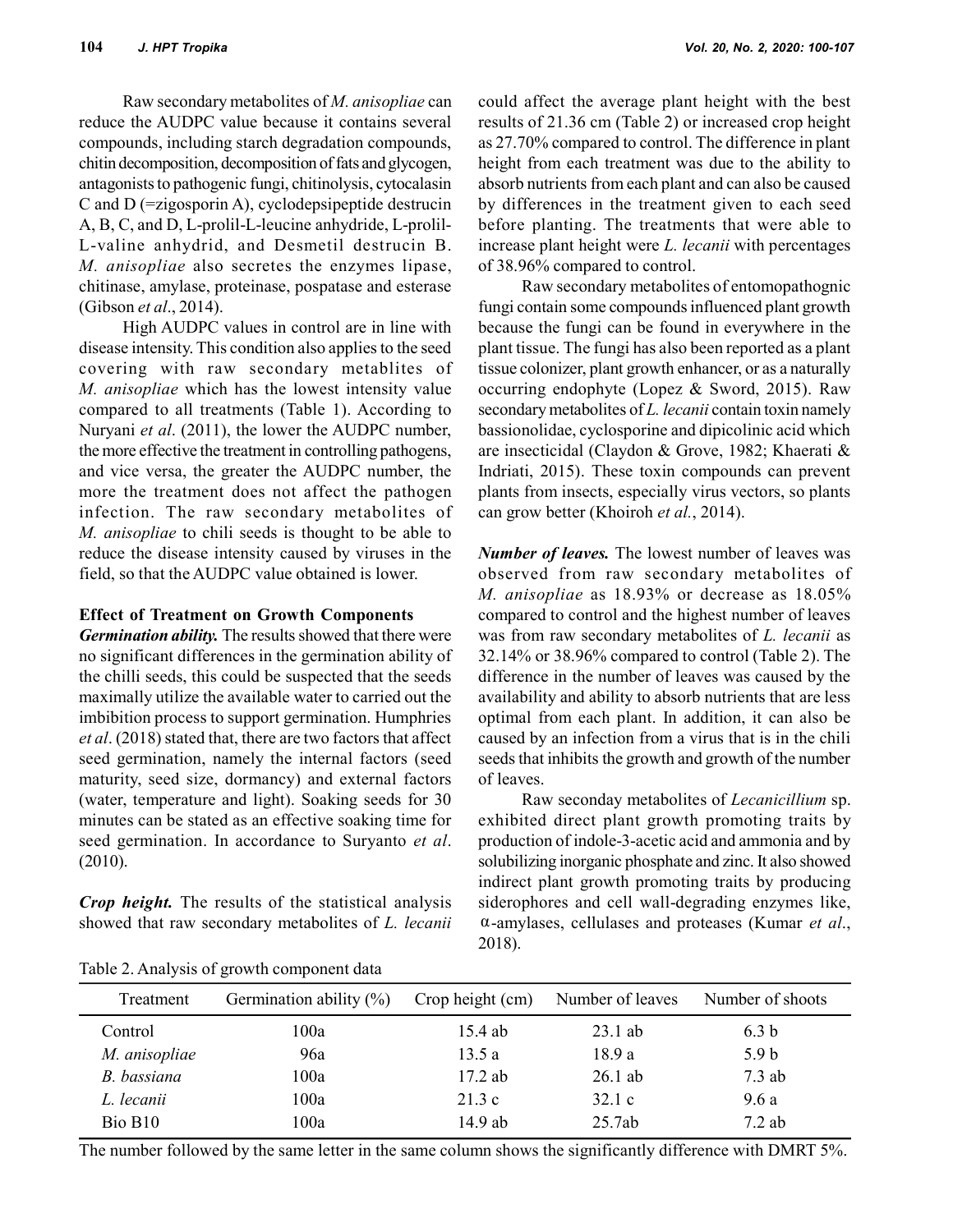One part that is affected due to a viral infection is chloroplasts. Chloroplast is the main organelle that is attacked by plant viruses. The decreased rate of photosynthesis is caused by an abnormal form of chloroplasts, with a relatively smaller size and the amount of thylakoids in each grana which are decreased due to viral infection (Ali & Aprilia, 2018).

Disruption of plant growth such as plant height, number of leaves and leaf area due to virus infection can indirectly negatively affect physiological development in plants such as photosynthesis, especially in terms of utilizing sunlight as an energy source. Viral infections in general will reduce the total amount of chlorophyll as a result of reducing the efficiency of plant photosynthesis (Taufik et al., 2013).

Number of shoots. Buds or shoots are part of plants that appear in the armpits of the leaves. Excessive shoots can interfere plant growth. The results showed a real difference among the seeds soaking treatment (Table 2). Raw secondary metabolites of B. bassiana, L. lecanii, and Bio B10 could increase the number of shoots by 15.87; 52.38 and 14.28%, respectively, compared to control. Raw secondary metabolites of L. lecanii gave the highest number of shoots and in line with the number of leaves (Table 2). This is in accordance to Kumar et al. (2018), that raw secondary metabolites contain production of indole-3-acetic acid and ammonia and by solubilizing inorganic phosphate and zinc inluencing the chilli growth component.

#### **CONCLUSION**

The best raw secondary metabolites of four entomopathogenic fungi are from M. anisopliae indicated by incubation period, disease intensity, and AUDPC values as 34.22; 77.98 and 79.49%, respectively, compared to control. The best raw secondary metabolites influencing chilli growth are from L. lecanii indicated by germination ability, plant height, number of leaves, and number of shoots as 100; 38.96; 38.96, and 52.38%, respectively, compared to control.

# ACKNOWLEDGMENTS

Thank goes to Hana Pertiwi for technically assistance.

## REFERENCES

- Addrah ME, Zhang Y, Zhang J, Liu L, Zhou H, Chen W, & Zhao J. 2020. Fungicide treatments to control seed-borne fungi of sunflower seeds. Pathogens. 9(1): 29.
- Ahmed AA & Ram MR. 2016. Medicinal plant extracts for the management of leaf curl disease of chillie (Capsicum annuum Linn). World. J. Pharm. Pharm. Sci. 5(6): 1916–1924.
- Ali F & Aprilia RL. 2018. Serangan virus kuning terong pada induksi ekstrak daun Clerodendrum japonicum dan Mirabilis jalapa. Agrovigor. 11(2): 101–105.
- Alves SB & Pereira RM. 1989. Production of Metarhizium anisopliae (Metsch.) Sorok and Beauveria bassiana (Bals.) Vuill. in plastic trays. Ecossistema. 14: 188–192.
- Asare-Bediako E, Addo-Quaye A, Boakye B, Sarbah JM, Asante P, & Dorm E. 2015. Incidence and severity of viral and fungal diseases of chili pepper (Capsicum frutescens) in some districts in Ghana. IJPSS. 7(3): 147–159.
- Banu JG & Rajalakshmi S. 2014. Standardisation of media for mass multiplication of entomopathogenic fungi. Indian J. Plant Prot. 42(1): 91–93.
- Bielza P. 2008. Insecticide resistance management strategies against the western flower thrips, Frankliniella occidentalis. Pest Manag. Sci. 64(11): 1131–1138.
- Central Statistics Agency. 2019. Produksi tanaman sayuran. https://www.bps.go.id/site/resultTab. Accessed on 10 June 2019.
- Chaubey AN, Mishra RS, & Singh V. 2017. Ecofriendly management of leaf curl disease of chilli through botanical bio-pesticides. Plant Arch. 17(1): 285– 291.
- Claydon N & Grove JF. 1982. Insecticidal secondary metabolic products from the entomogenous fungus Verticillium lecanii. J. Invertebr. Pathol. 40(3): 413–418.
- Devi DB, Reddy MK, Padmodaya B, Reddy VLN, & Srilatha V. 2019. Survey for the incidence of viral diseases in chilli in Andhra Pradesh, India. Int. J. Curr. Microbiol. App. Sci. 8(11): 2136–2143.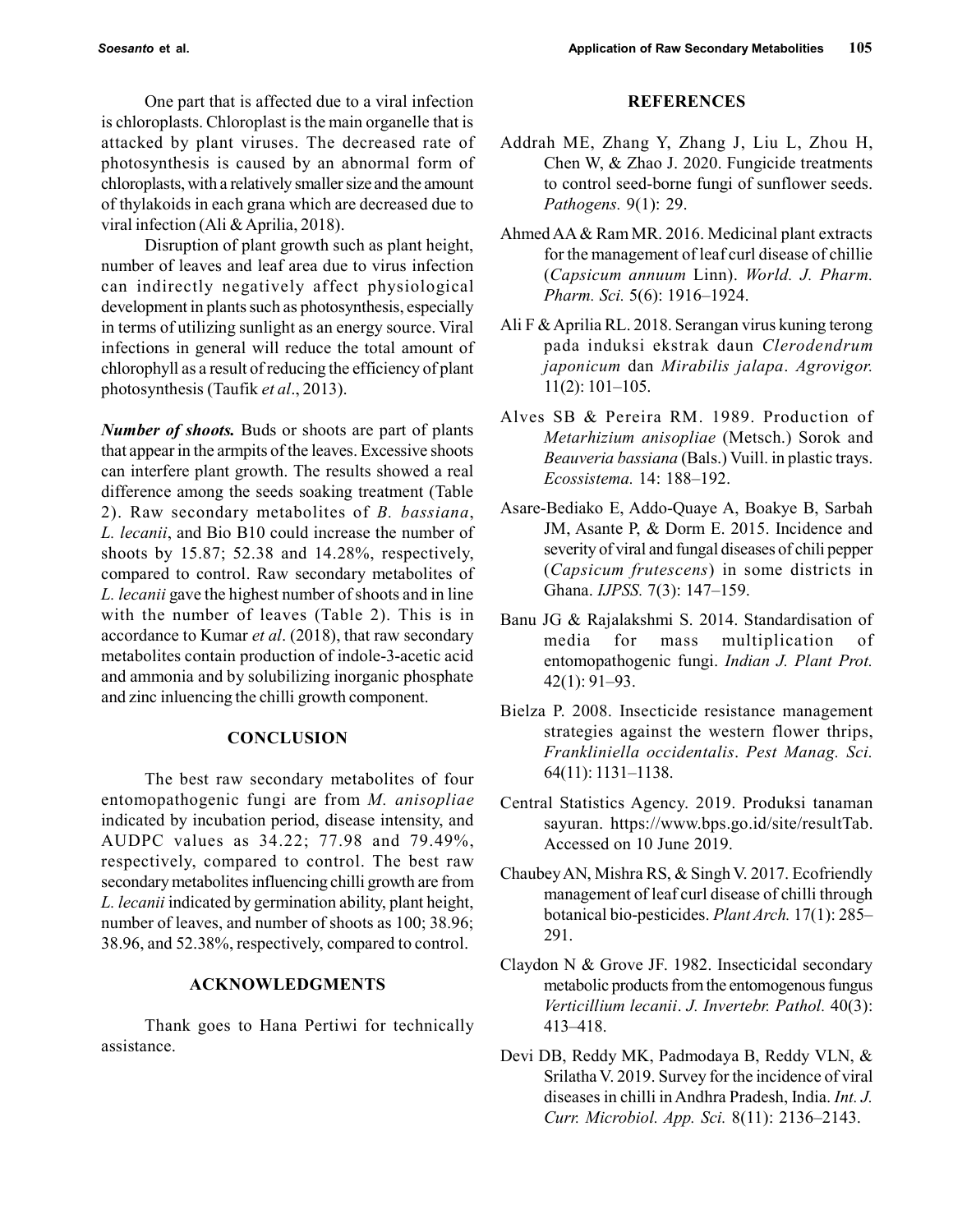- Dougoud J, Toepfer S, Bateman M, & Jenner WH. 2019. Efficacy of homemade botanical insecticides based on traditional knowledge. A review. Agron. Sustain. Dev. 39(4): 37.
- Fadhila C, Lal A, Vo TTB, Ho PT, Hidayat SH, Lee J, Kil E-J, & Lee S. 2020. The threat of seedtransmissible pepper yellow leaf curl Indonesia virus in chili pepper. Microb. Pathog. 143: 104132.
- Farrag AA, Abd-Elfattah TA, Abdelatef GM, & El-Dydamony MK. 2015. Effect of four bioactive compounds separately and in combination with Metarhizium anisopliae on the activity of some haemolymph enzymes of Schistocerca gregaria (Forskal). J. Plant Prot. and Path. 6(6): 871– 883.
- Gibson DM, Donzelli BGG, Krasnoff SB, & Keyhani NO. 2014. Discovering the secondary metabolite potential encoded within entomopathogenic fungi. Nat. Prod. Rep. 31(10): 1287–1305.
- Gunaeni N & Wulandari AW. 2010. Cara pengendalian nonkimiawi terhadap serangga vektor kutudaun dan intensitas serangan penyakit virus mosaik pada tanaman cabai merah. J. Hort. 20(4): 368-376.
- Gunaeni N & Purwati E. 2013. Uji ketahanan terhadap Tomato yellow leaf curl virus pada beberapa galur tomat. J. Hort. 23(1): 65–71.
- Gunaeni N, Setiawati W, & Kusandriani Y. 2014. Pengaruh perangkap likat kuning, ekstrak Tagetes erecta, dan imidacloprid terhadap perkembangan vektor kutukebul dan virus kuning keriting pada tanaman cabai merah (Capsicum annuum L.). J. Hort. 24(4): 346–354.
- Humphries T, Chauhan BS, & Florentine SK. 2018. Environmental factors effecting the germination and seedling emergence of two populations of an aggressive agricultural weed; Nassella trichotoma. PLoS ONE 13(7): e0199491.
- Isaka M, Kittakoop P, Kirtikara K, Hywel-Jones NL, & Thebtaranonth Y. 2005. Bioactive substances from insect pathogenic fungi. Acc. Chem. Res. 38(10): 813–823.
- Jaber LR & Salem NM. 2014. Endophytic colonization of squash by the fungal entomopathogen Beauveria bassiana (Ascomicotyna: Hypocreales) for managing Zucchini yellow mosaic virus in cucurbits. Biocontrol Sci. Technol. 24(10): 1096–1109.
- Kesumawati E, Sabaruddin, Asdhani M, & Sofyan. 2018. Correlation between virus attacks at the several phases of growth with the yield of chili pepper (Capsicum annuum L.) in lowland. Proceeding the International Seminar on Tropical Horticulture. pp. 221–231. IPB International Convention Center, Bogor.
- Khaerati & Indriati G. 2015. Lecanicillium lecanii (Ascomycota: Hypocreales) sebagai agens hayati pengendalian hama dan penyakit tanaman. SIRINOV. 3(2): 93–102.
- Khoiroh F, Isnawati, & Faizah U. 2014. Patogenitas cendawan entomopatogen (Lecanicillium lecanii) sebagai bioinsektisida untuk pengendalian hama wereng coklat secara in vitro. LenteraBio. 3(2): 115–121.
- Kumar CMS, Jacob TK, Devasahayam S, Thomas S, & Geethu C. 2018. Multifarious plant growth promotion by an entomopathogenic fungus Lecanicillium psalliotae. Microbiol. Res. 207: 153–160.
- Lopez DC & Sword GA. 2015. The endophytic fungal entomopathogens Beauveria bassiana and Purpureocillium lilacinum enhance the growth of cultivated cotton (Gossypium hirsutum) and negatively affect survival of the cotton bollworm (Helicoverpa zea). Biol. Control. 89: 53–60.
- Mascarin GM, Alves SB, & Lopes RB. 2010. Culture media selection for mass production of Isaria fumosorosea and Isaria farinosa. Braz. Arch. Biol. Technol. 53(4): 753–761.
- Maude RB, Vizor AS, & Shuring CG., 1969. The control of fungal seed-borne diseases by means of a thiram seed soak. Annals of Applied Biology 64(2): 245–257.
- Mishra RS & Chauvey AN. 2018. Chilli leaf curl virus and its management. Acta Sci. Agric. 2(3): 24– 28.
- Molnar I, Gibson DM, & Krasnoff SB. 2010. Secondary metabolites from entomopathogenic Hypocrealean fungi. Nat. Prod. Rep. 27: 1241– 1275.
- Nuryani W, Yusuf ES, Djatnika I, Hanudin, & Marwoto B. 2011. Pengendalian penyakit layu fusarium pada subang gladiol dengan pengasapan dan biopestisida. J. Hort. 21(1): 40–50.